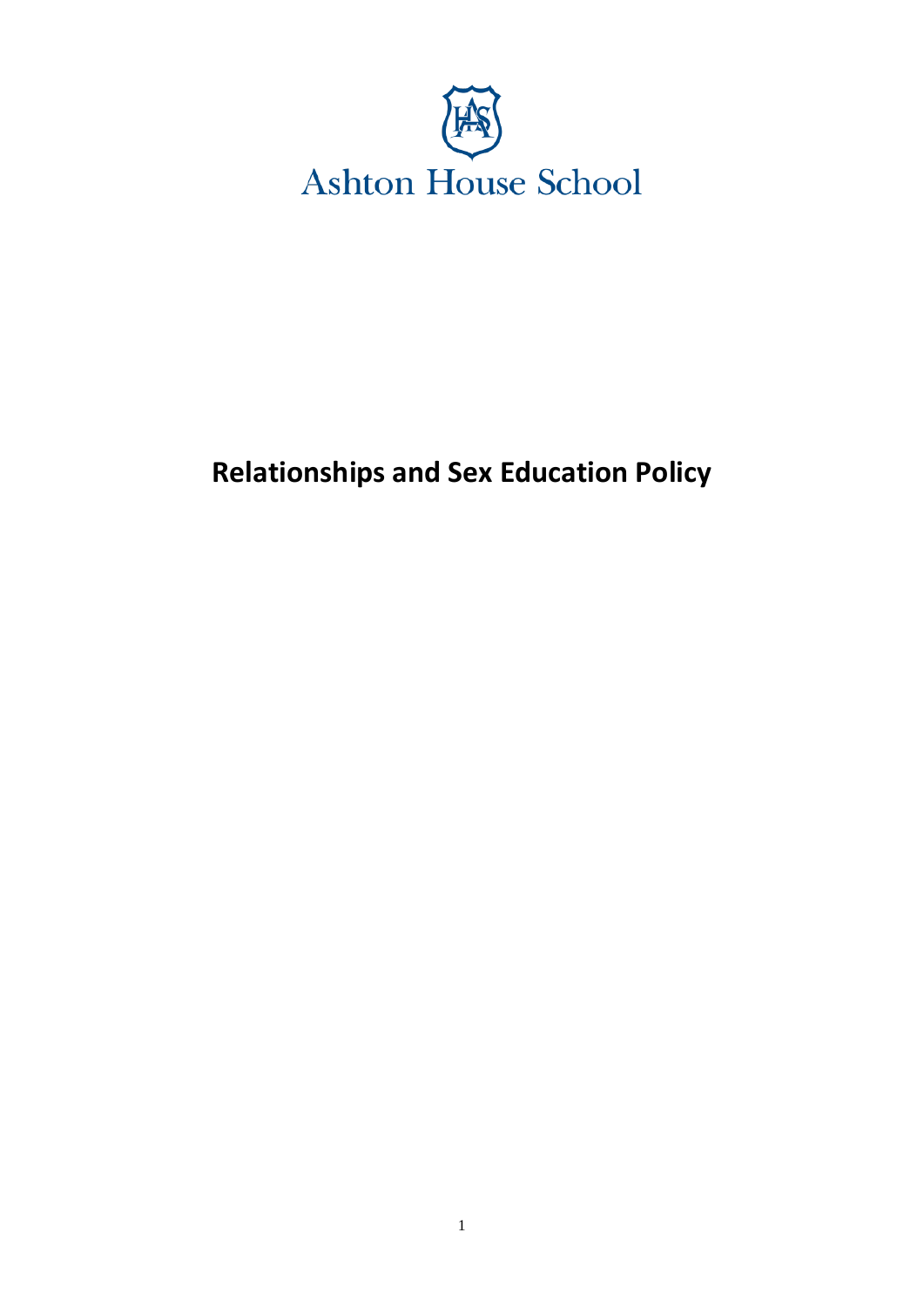| <b>Policy Title:</b>     | <b>RSE Policy</b>                                                |  |  |  |  |  |  |
|--------------------------|------------------------------------------------------------------|--|--|--|--|--|--|
| <b>Version:</b>          | 1.1                                                              |  |  |  |  |  |  |
| <b>Policy Summary:</b>   | This Policy outlines the purpose, nature and management of       |  |  |  |  |  |  |
|                          | Relationships and Sex Education which is an integral part of the |  |  |  |  |  |  |
|                          | PSHE Curriculum at Ashton House School.                          |  |  |  |  |  |  |
|                          |                                                                  |  |  |  |  |  |  |
|                          |                                                                  |  |  |  |  |  |  |
|                          |                                                                  |  |  |  |  |  |  |
| <b>Policy Owner:</b>     | Head teacher and PSHE Co-ordinator                               |  |  |  |  |  |  |
| <b>Relevant to:</b>      | All teaching staff and relevant guest speakers/visitors          |  |  |  |  |  |  |
| Date introduced:         | September 2021                                                   |  |  |  |  |  |  |
| <b>Next review date:</b> | September 2023                                                   |  |  |  |  |  |  |
|                          | Safeguarding Policy<br>$\bullet$                                 |  |  |  |  |  |  |
|                          | <b>PSHE Policy</b>                                               |  |  |  |  |  |  |
| <b>Related School</b>    | Pupil Behaviour and Discipline Policy                            |  |  |  |  |  |  |
| <b>Documents:</b>        | Online Safety and ICT Acceptable Use Policy                      |  |  |  |  |  |  |
|                          | <b>Equal Opportunities Policy</b>                                |  |  |  |  |  |  |
|                          |                                                                  |  |  |  |  |  |  |
| Date(s)                  |                                                                  |  |  |  |  |  |  |
| modified/reviewed:       |                                                                  |  |  |  |  |  |  |
|                          |                                                                  |  |  |  |  |  |  |
|                          |                                                                  |  |  |  |  |  |  |
|                          |                                                                  |  |  |  |  |  |  |
|                          |                                                                  |  |  |  |  |  |  |
|                          |                                                                  |  |  |  |  |  |  |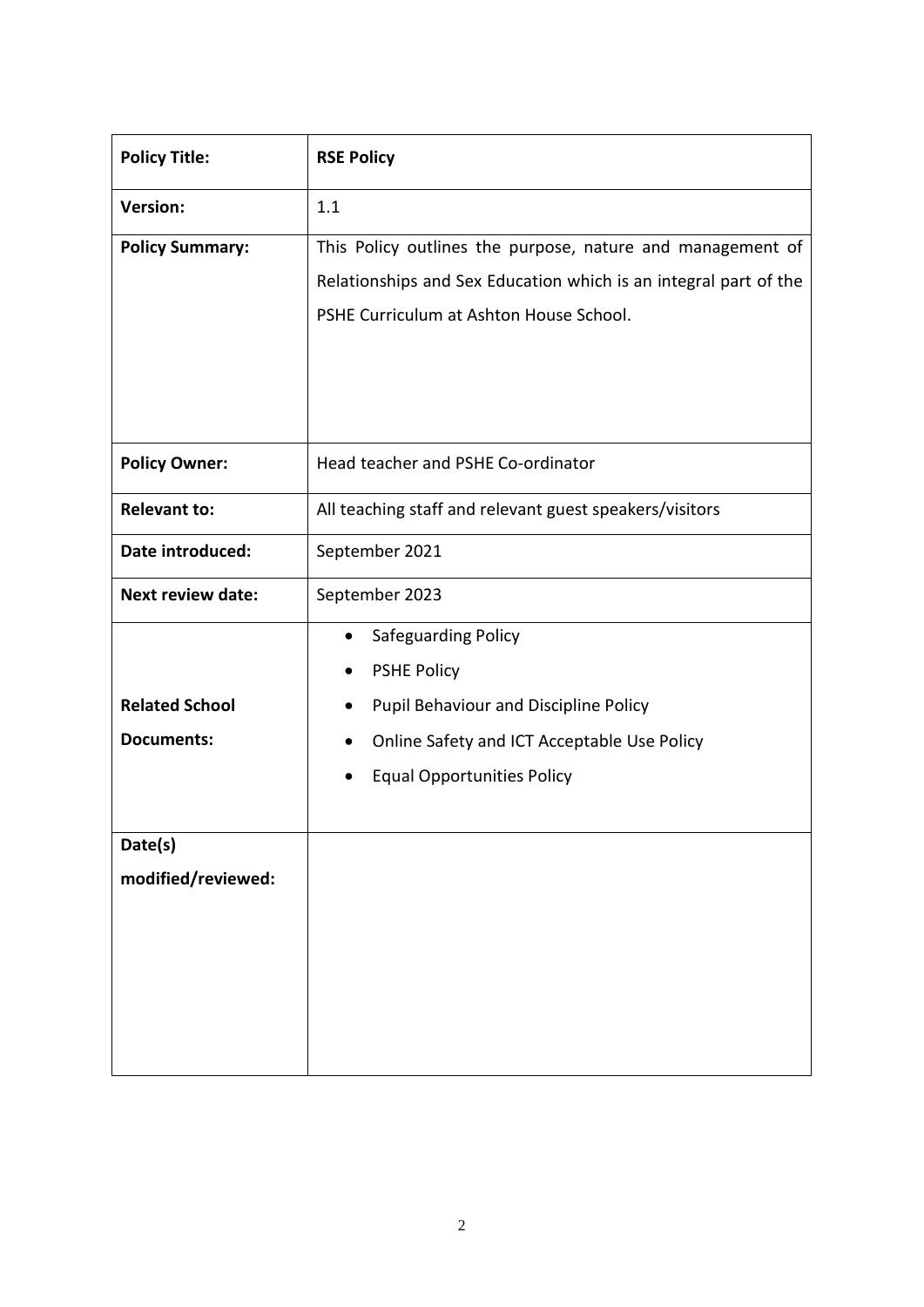#### **LEGISLATION AND GUIDANCE**

This Policy bears due regard to the following statutory guidance and other advice. DfE Statutory Guidance 'Relationships Education, Relationships and Sex Education (Relationships Education) and Health Education' (June 2019) DfE 'Parental Engagement on Relationships Education' (2019) DfE 'Mental health and behaviour in schools' (November 2018) The Christopher Winter Project for SRE Education (2016) DfE Government Response: 'Life Lessons: PSHE and SRE in Schools' (July 2015) DfE Supplementary Guidance 'Sex and Relationships Education (SRE) for the 21st Century' (2014) DfE Draft Guidance to Schools on Sex and Relationships Education (2010) The Education Act (2002)

#### **Aims of the Relationships and Sex Education (RSE) Policy**

#### **1. INTRODUCTION**

Today's children and young people are growing up in an increasingly complex world and living their lives seamlessly on and off line. This presents many positive and exciting opportunities, but also challenges and risks. In this environment, children and young people need to know how to be safe and healthy, and how to manage their academic, personal and social lives in a positive way.

The School recognises its responsibility to promote the spiritual, moral, cultural, mental and physical development of its pupils. To embrace the challenges of creating a happy and successful adult life, pupils need knowledge that will enable them to make informed decisions about their wellbeing, health and relationships and to build their self-efficacy. Pupils can also put this knowledge into practice as they develop the capacity to make sound decisions when facing risks, challenges and complex contexts. Everyone faces difficult situations in their lives.

These subjects can support young people to develop resilience, to know how and when to ask for help, and to know where to access support. High quality, evidencebased and age-appropriate teaching of these subjects can help prepare pupils for the opportunities, responsibilities and experiences of adult life. They can also enable schools to promote the spiritual, moral, social, cultural, mental and physical development of pupils, at school and in society.

This Policy follows the DfE statutory guidance 'Relationships Education, Relationships and Sex Education (RSE) and Health Education' June 2019 which states that from the Summer Term 2021, Relationships Education is compulsory in primary schools. It was developed following consultation with the Head Teacher, staff and the parent and pupil body. It is also underpinned by the values we aspire to live at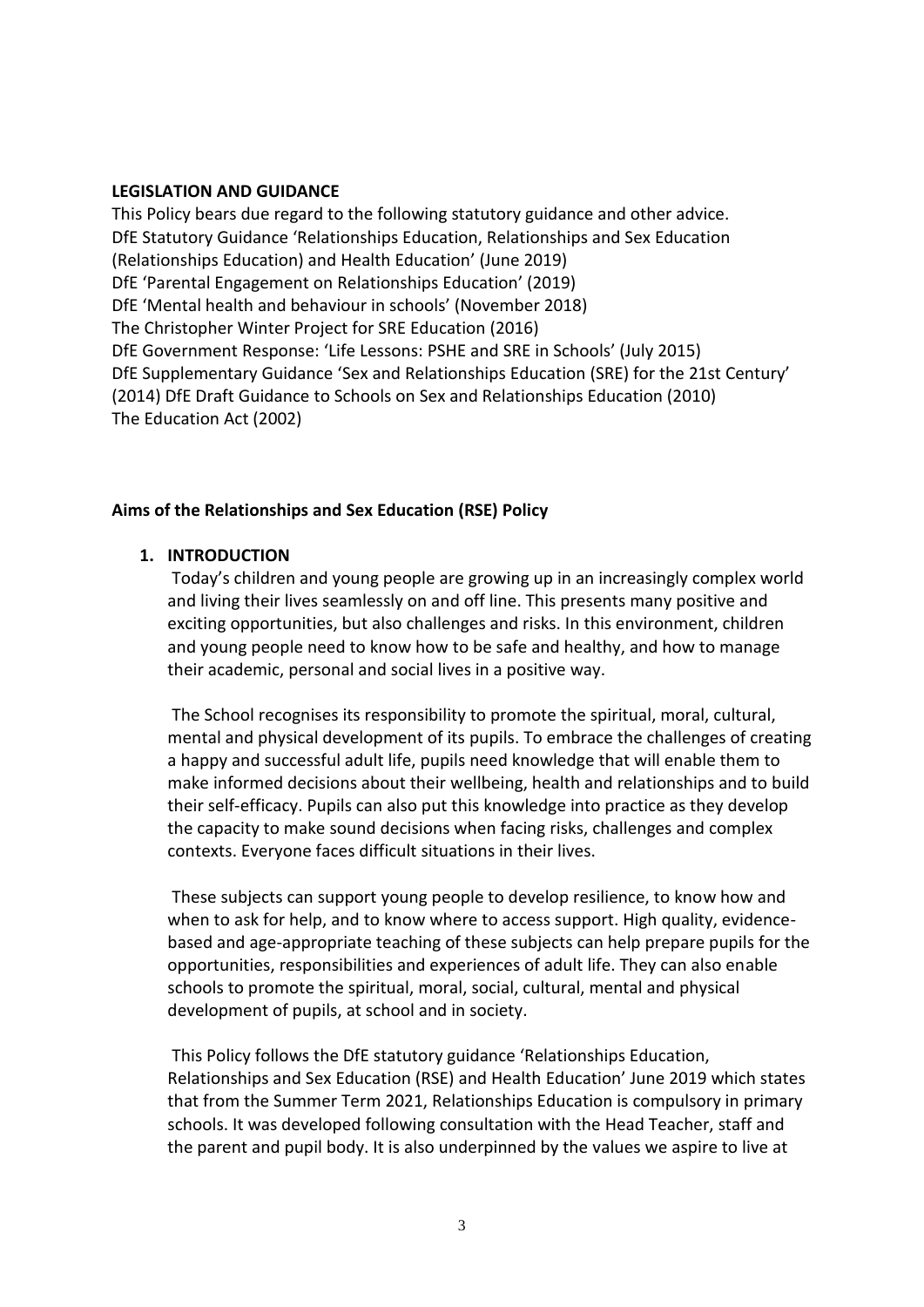Ashton House School. Each individual is encouraged to behave in a natural, happy and responsible way and to be mindful of the needs of others.

2. **AIMS** The aim of Relationships Education is to put in place the key building blocks of healthy, respectful relationships, focusing on family and friendships, in all contexts, including online. This will sit alongside the essential understanding of how to be healthy, both physically and mentally. Through the provision of high quality, evidence-based and age-appropriate teaching, the School aims to prepare pupils for the opportunities, responsibilities and experiences of adolescence and adult life. It seeks to provide a safe and stimulating environment which, in partnership with parents and the wider community, will enable pupils to learn about moral, physical and emotional development.

# 3. **PRINCIPLES FOR TEACHING RSE**

Relationships Education is lifelong learning about physical, moral and emotional development. It is about understanding the importance of stable and loving relationships, respect, love and care. It prepares children for the changes and challenges of puberty and allows them to consider the responsibilities of adulthood. It also teaches about reproduction and sexual health but does not promote early sexual activity or any one type of relationship.

At all times, teaching of RSE will be sensitive, age-appropriate, developmentally appropriate and delivered with reference to the law. The school will ensure that the needs of all pupils are appropriately met, and that all pupils understand the importance of equality and respect. The school will comply with the relevant provisions of the Equality Act (2010) under which sexual orientation and gender reassignment are protected characteristics.

# **3.1 Why should it be taught in school?**

Relationships Education begins at a very early age and, while much of it is learnt from parents, it is also received from friends, books, magazines, television, internet, music, films and so on. Some of this information can be incorrect, confusing or frightening.

Relationships Education in school provides a secure framework and environment in which pupils can be given the facts using appropriate materials.

It also allows them to develop necessary personal skills and a positive attitude to sexual health and well-being. Wide ranging research has shown that children want information about changes and situations they will experience before they happen to them. A structured programme in school increases the probability of this being achieved. Also, although children want to be able to discuss relationships and sex with their parents,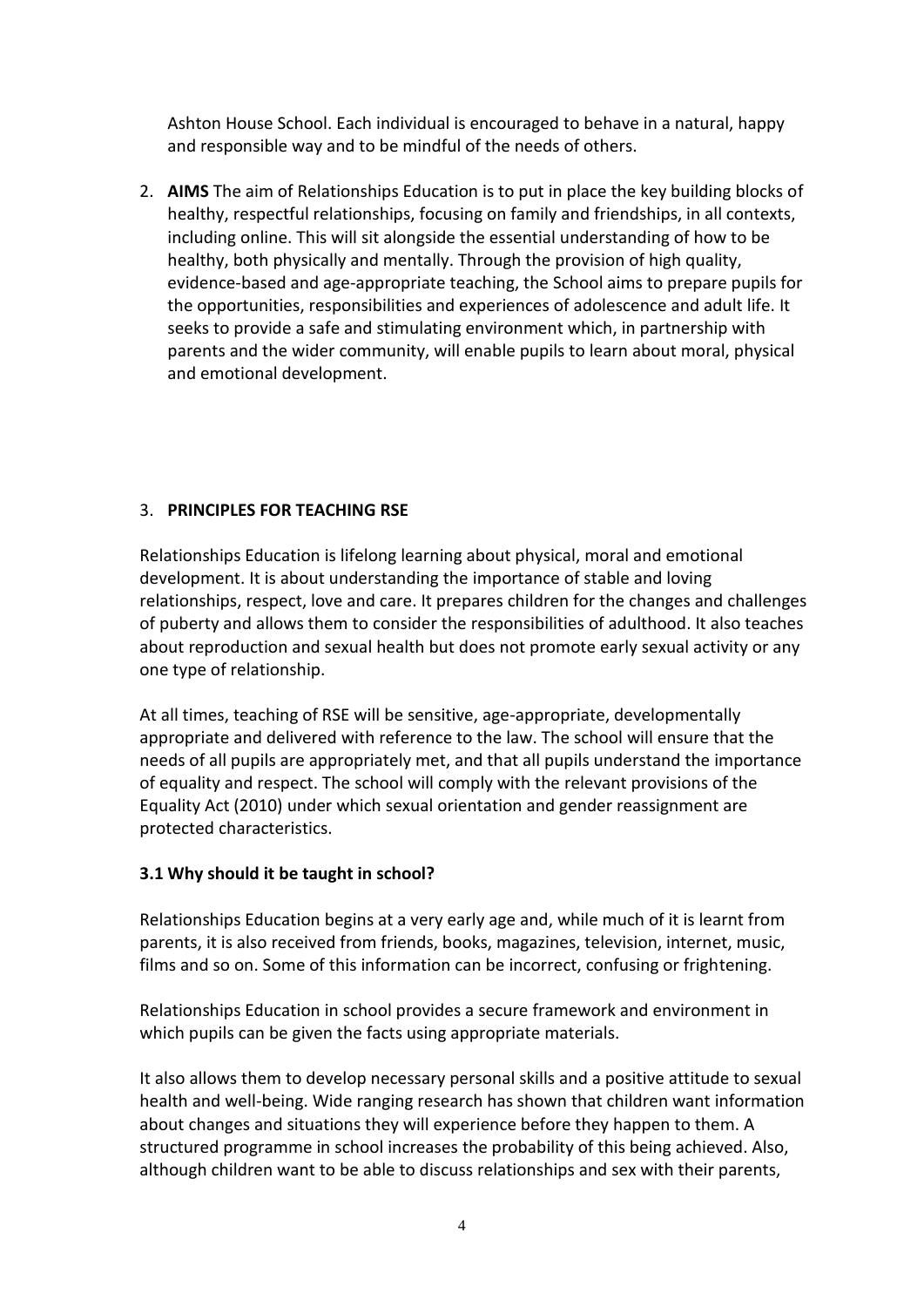many parents and children prefer the school to take a lead and provide a springboard for the discussion. A partnership between home and school and open dialogue between parent and child are the ideal.

# **3.2 What does the School want Relationships Education to do for the pupils?**

Relationships Education will:

- provide information which is easy to understand and relevant and appropriate to the age and maturity of the children;
- include the development of communication and social skills;
- encourage the exploration and clarification of values and the development of positive attitudes.

Through Relationships Education we want to ensure that the children:

• develop confidence in talking, listening and thinking about feelings, friendships and relationships;

- are able to name parts of their body and describe how their bodies work;
- can protect themselves and ask for help and support;
- are prepared for puberty;
- learn about the nature of marriage/stable relationships and their importance for family life and the bringing up of children;
- understand and respect different types of relationships, including friendships, family relationships and dealing with strangers;
- understand the characteristics of healthy relationships;
- understand how relationships may affect mental and physical health.

# **4. PROCEDURES**

Relationships Education is not taught in isolation. It is rooted in our PSHE programme and the Science curriculum and it is supported by the whole School's ethos.

Lessons are accessible to all pupils including those with special educational needs and disabilities. These pupils can be more vulnerable to bullying; therefore sensitive and age appropriate relationship education is an essential part of their learning and the learning of others.

**4.1** Curriculum From Year 1 – Year 6 the focus is on teaching the fundamental building blocks and characteristics of positive relationships, with particular reference to friendships, family relationships, and the relationships with other children and with adults.

Relationships Education is made of 5 areas of focus:

- Families and people who care for me
- Caring friendships
- Respectful relationships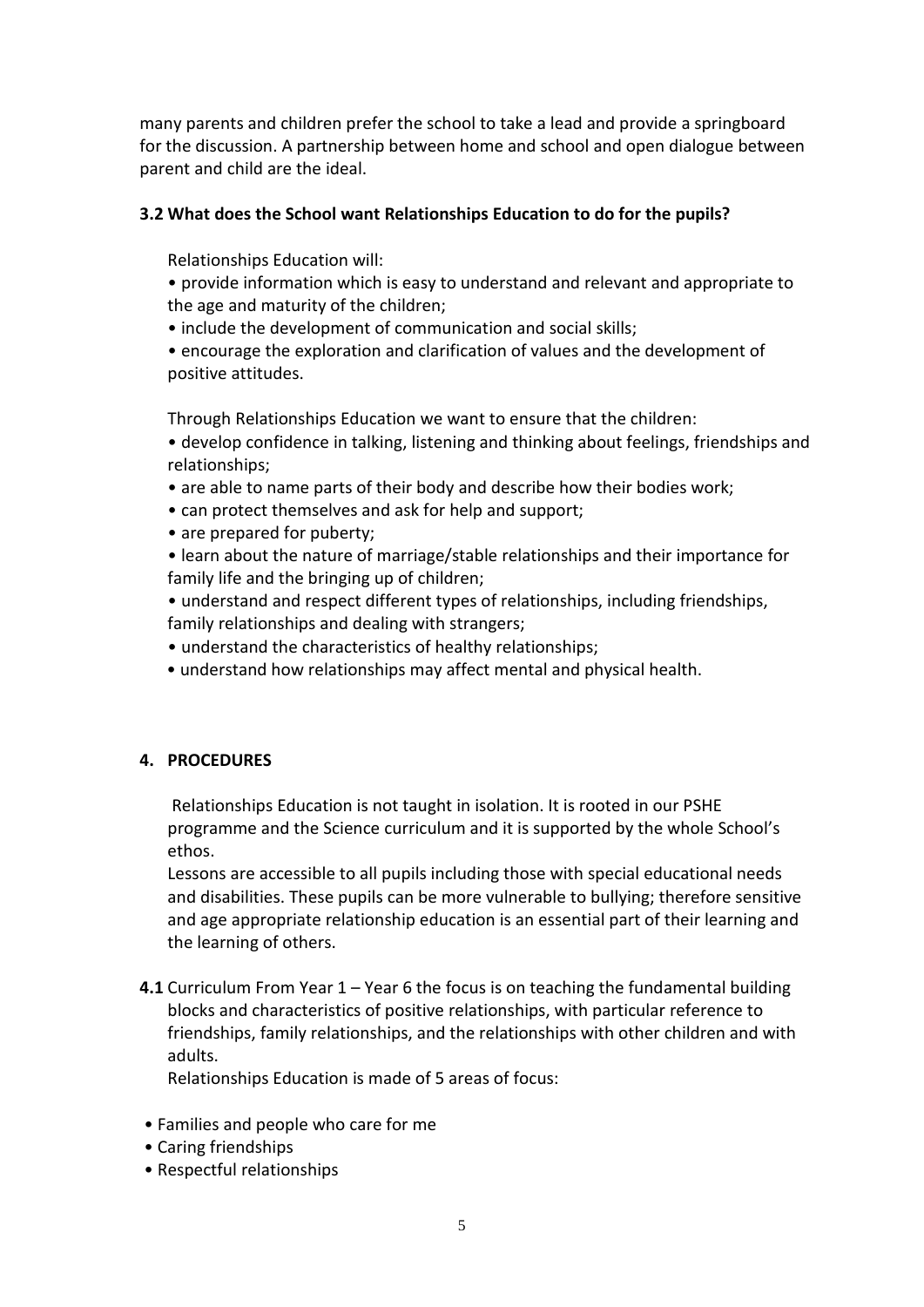- Online relationships
- Being safe

A breakdown of aspects of these areas can be found in Appendix 1 of this Policy.

The pupils are also introduced to the early concepts of sex education in a graduated age appropriate way, drawing on knowledge of the human life cycle set out in the Science curriculum and ensuring that both boys and girls are prepared for the changes that adolescence brings.

Details of the syllabus can be found in Appendix 2 of this policy.

The compulsory part of Relationships Education is taught through Science lessons in line with the Science National Curriculum. The Science National Curriculum requires that in the Lower School pupils are taught:

• that animals, including humans, move, feed, grow, use their senses and reproduce

• to recognise and compare the main external parts of the bodies of humans and other animals

• that humans and other animals can produce offspring and that these offspring grow into adults

• to recognise similarities and differences between themselves and others, and to treat others with sensitivity

In Years 3 to 6 the following concepts are revisited as part of the compulsory Science curriculum:

• that the life processes common to humans and other animals include nutrition, growth and reproduction

• about the main stages of the human life cycle

Where any of this information or these topics are introduced through the Relationships Education syllabus earlier than the year designated by the Science syllabus, parents have the right to withdraw their children from the lessons.

Discrete lessons are allocated for those parts of the Relationships Education syllabus that cannot be delivered via Science, PSHE, Assemblies, Circle Time and other subjects. These are taught in the Lower School by the class teacher or by a volunteer colleague plus supplementary specialist visitors from outside agencies when felt to be appropriate.

**4.2 Delivery** All class teachers are familiar with this policy and the syllabus and will be prepared to support pupils and answer direct questions as appropriate. The School is committed to employing active learning methods which involve pupils' full participation. It is essential that schools can help pupils develop confidence in talking, listening and thinking about relationships and sex.

Most lessons will be taught to full classes, with gender groups for certain topics as deemed appropriate.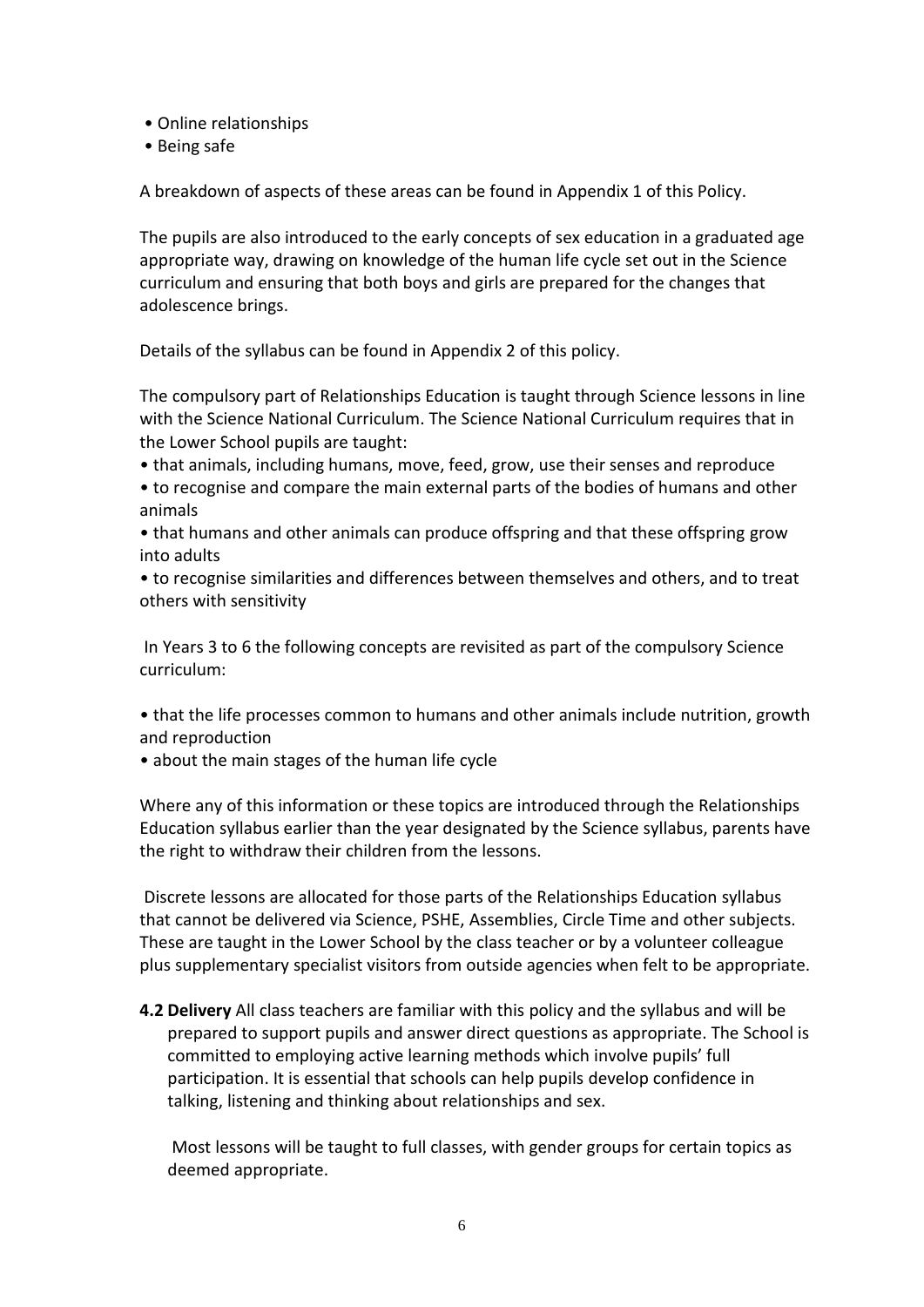• Ground rules help to create a safe environment for both teacher and pupil. They should be established with each class before Relationships Education lessons commence.

• Distancing techniques help to avoid embarrassment and protect privacy. Role play, case studies with invented characters, appropriate videos, etc can help pupils to discuss issues in a depersonalised, safe environment.

• Dealing with questions.

Children of the same age may be developmentally at different stages, leading to differing types of questions or behaviours.

Teachers will be supported and prepared for the unexpected, for example: the ground rules should be referred to if a question is too personal; or if a teacher does not know the answer to a question they should acknowledge this and research it later; or question boxes may be used so pupils may ask a question without having to do so publicly; or if a teacher feels that a question is too explicit, is too advanced for a pupil, is inappropriate for the whole class or raises any safeguarding concerns, the teacher should acknowledge the question and promise to deal with it on an individual basis.

The teacher will inform parents about any issue or question that he/she feels needs to be followed up at home unless that matter raises safeguarding concerns when advice will first be sought from the DSL; if a teacher is concerned that a child has disclosed any matter which raises a safeguarding concern they should follow the school's Safeguarding and Child Protection policy and make a report to the DSL immediately.

• Discussion and reflection should be a part of the Relationships Education lessons. Active learning ensures opportunities for considering beliefs and attitudes and for developing greater understanding. Watching a video or reading written material must be used only to support or to complement wider structured activities.

#### **4.3 The role of Parents**

We recognise the role that parents have played and their future role, in the education of their children.

Parents are the key people in:

- teaching their children about relationships and sex
- maintaining the culture and ethos of the family, in whatever form it takes;
- helping their children cope with the emotional and physical aspects of growing up
- preparing them for the challenges and responsibilities that sexual maturity brings

Parents need to know that the personal beliefs and attitudes of the teachers will not influence the teaching of Relationships Education. Teachers will work within the guidelines of this policy and the scheme of work. The school will provide support for parents through sharing with them the school's Relationships Education programme contents and by working to invite external speakers to contribute to the parent education programme.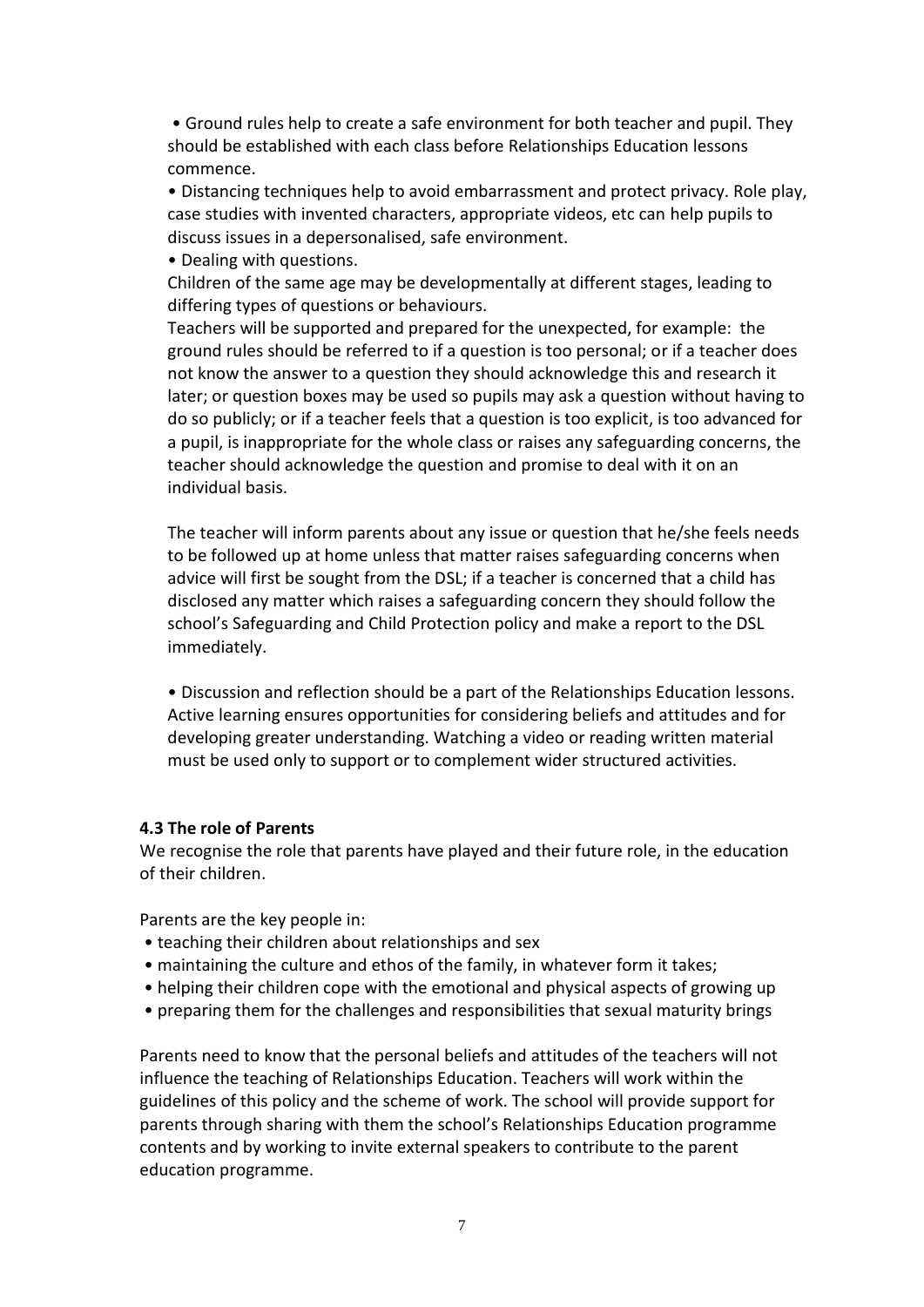Parents have the right to request the withdrawal of their children from all or part of the Relationships Education provided at school except for those parts included in the Science syllabus. Any such request should be made to the Headteacher. The school will make alternative arrangements for pupils in such cases.

#### **4.3 Safeguarding and Confidentiality**

The best interests of the child are our main concern. Children have a right to expect school to be a safe and secure environment.

Teachers need to be aware that effective Relationships Education can lead to disclosures from pupils, often unintentionally, that raise child protection concerns. Key points to be aware of are:

- the school has in place a Safeguarding and Child Protection policy;
- teachers can never offer or guarantee unconditional confidentiality;

 • any visitor from an outside agency involved with pupils in Relationships Education will be made aware of the confidentiality rules and whom to approach on the staff with concerns.

#### **4.4 Resources and Training**

The School is committed to using the best teaching materials and to providing appropriate training and support for staff.

The PSHE Subject Co-ordinator is responsible for monitoring training needs and for researching and providing appropriate resources.

Resources used in RSE lessons will be made available for parents to view prior to use with the children. Ashton House School has decided to use the Kapow scheme with accompanying resources and activities to deliver the RSE curriculum.

#### 5. **MONITORING**

The provision of the RSE curriculum and the balance with the Science curriculum will be monitored regularly.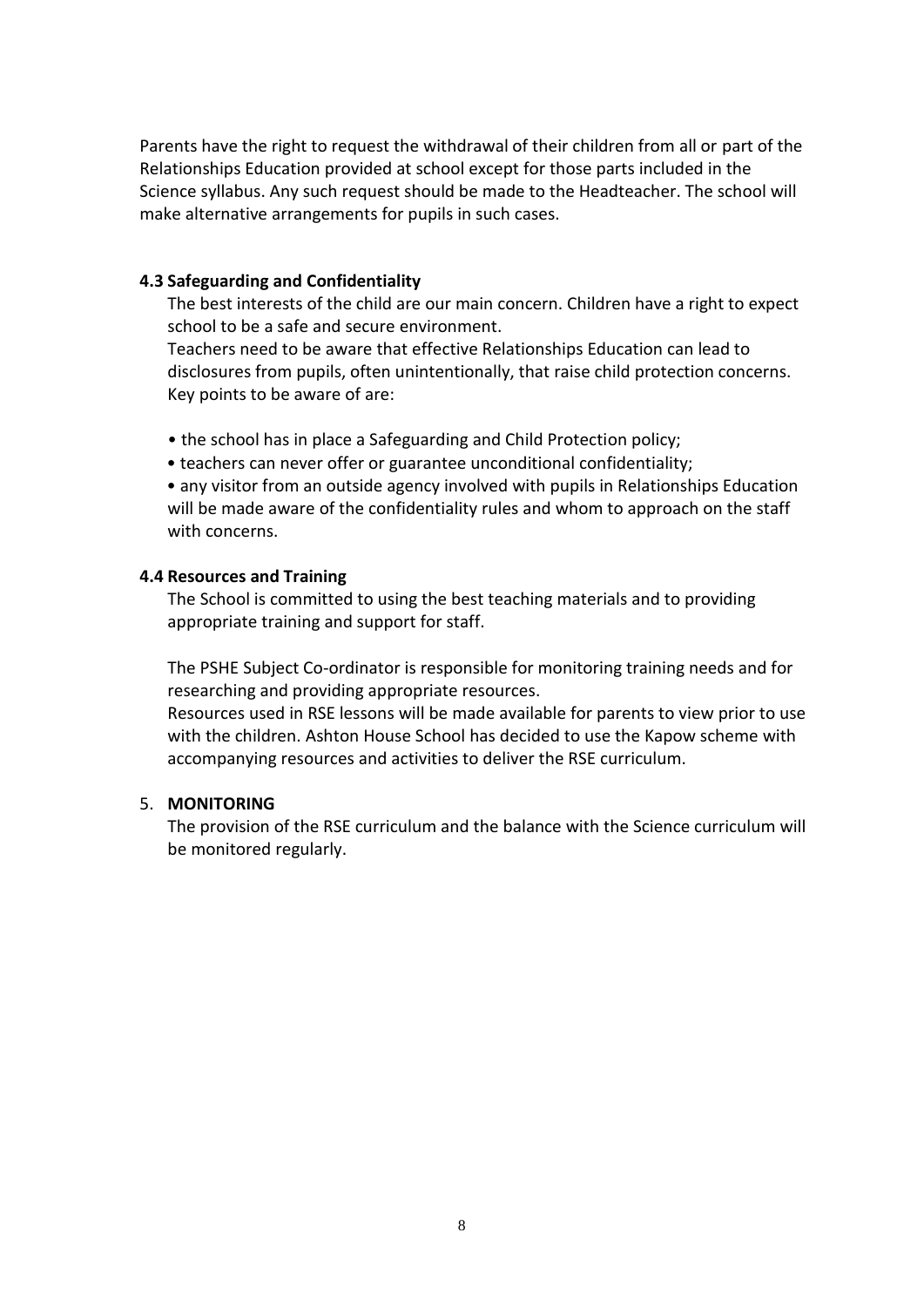# **Appendix 1 Letter to Parents**

1 st September 2021

Dear Parents,

During Relationship, Sex and Health Education (RSHE) lessons, which form a majority of our Personal, Social, Health and Economic education (PSHE) curriculum, we teach topics which are very important in helping children deal with current experiences and also to prepare them for the next stage of their education and ultimately for adult life. As with other subjects, we work hard to make sure the lessons meet the needs of the children and are age appropriate.

Our school and the government recognises the important role you play in educating your children and this is especially true for RSHE. It is important that children can discuss and ask questions both at home and at school.

#### **What will my child be learning about?**

The RSHE lessons cover the statutory requirements and have been carefully planned to be age appropriate. They also give the opportunity for children to revisit topics in different year groups. This is important as they will learn more and see things differently as they mature. The lessons are divided up into three overarching themes:

- Families and relationships
- Health and wellbeing
- Safety and the changing body

Below is a summary of some of the areas covered within each theme: Families and relationships

- How to form and maintain friendships
- Importance of family
- Different types of family
- Dealing with problems in friendships
- Online relationships, including staying safe
- Stereotyping

#### Health and wellbeing

- Mental health and wellbeing
- Healthy eating
- Physical activity
- Dental health
- Importance of sleep
- Medicines
- Tobacco
- Alcohol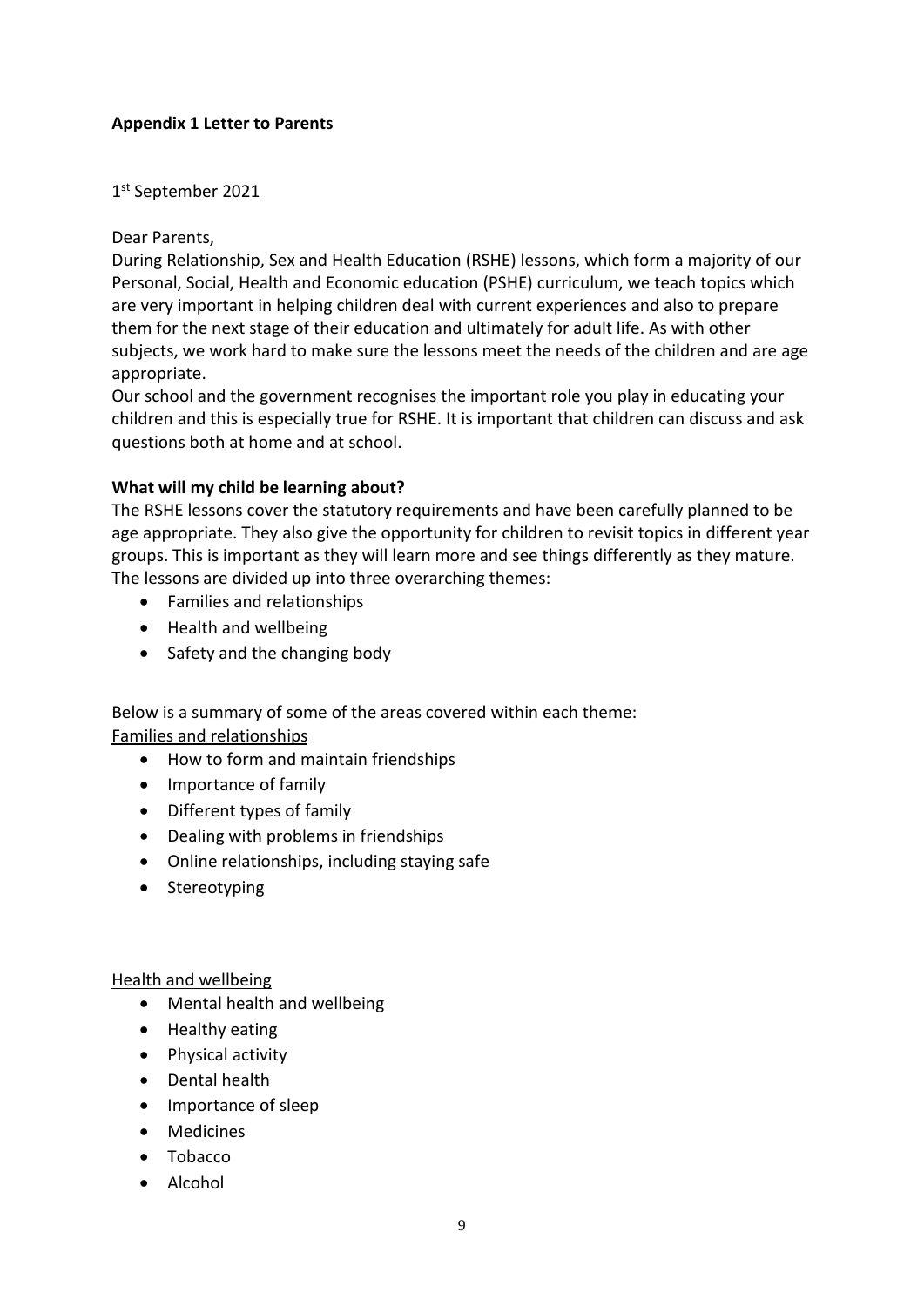• First aid

# Safety and the changing body

- Online safety
- Safety around adults
- Understanding their body
- Physical changes during puberty
- Emotional changes during puberty
- Asking for help when needed

The lessons will give children the opportunity to increase their knowledge and understanding of the topic. They will also be able to explore their feelings and ideas about topics and listen to the views of other people. The overall aim is for children to be able to make their informed choices and decisions.

# **Will my child have to take part?**

All the content outlined above is statutory and therefore all children should be taught it. As with any other subject, teachers will ensure that the lesson is taught in a way which means children of all abilities will learn.

As a parent, in line with government guidance, you do not have the right to withdraw your child from any of the statutory content on either relationships or health. You only have the right to withdraw your child from the sex education content that we choose to teach during RSHE lessons in Year 6, and not the compulsory sex education which forms part of the curriculum for Science (such as biological aspects of human growth and reproduction).

Parents and carers are sometimes concerned about the conversations children may have in RSHE lessons, but we have lots of ways to make sure children feel safe and comfortable in these lessons. For example, we have ground rules to make sure children feel confident to share their ideas, we will use things like cuddly toys and stories, so children are discussing a made-up characters' experiences rather than their own. We also know our children well and have a sense of their needs, ensuring all lessons are age appropriate.

It is important to balance what children know already and to prepare them for the future. Discussing issues in the safe learning environment of the classroom before they experience them in real life is very valuable for children.

If you do still have any queries, please get in touch with your child's class teacher in the first instance.

Yours sincerely, Angela Stewart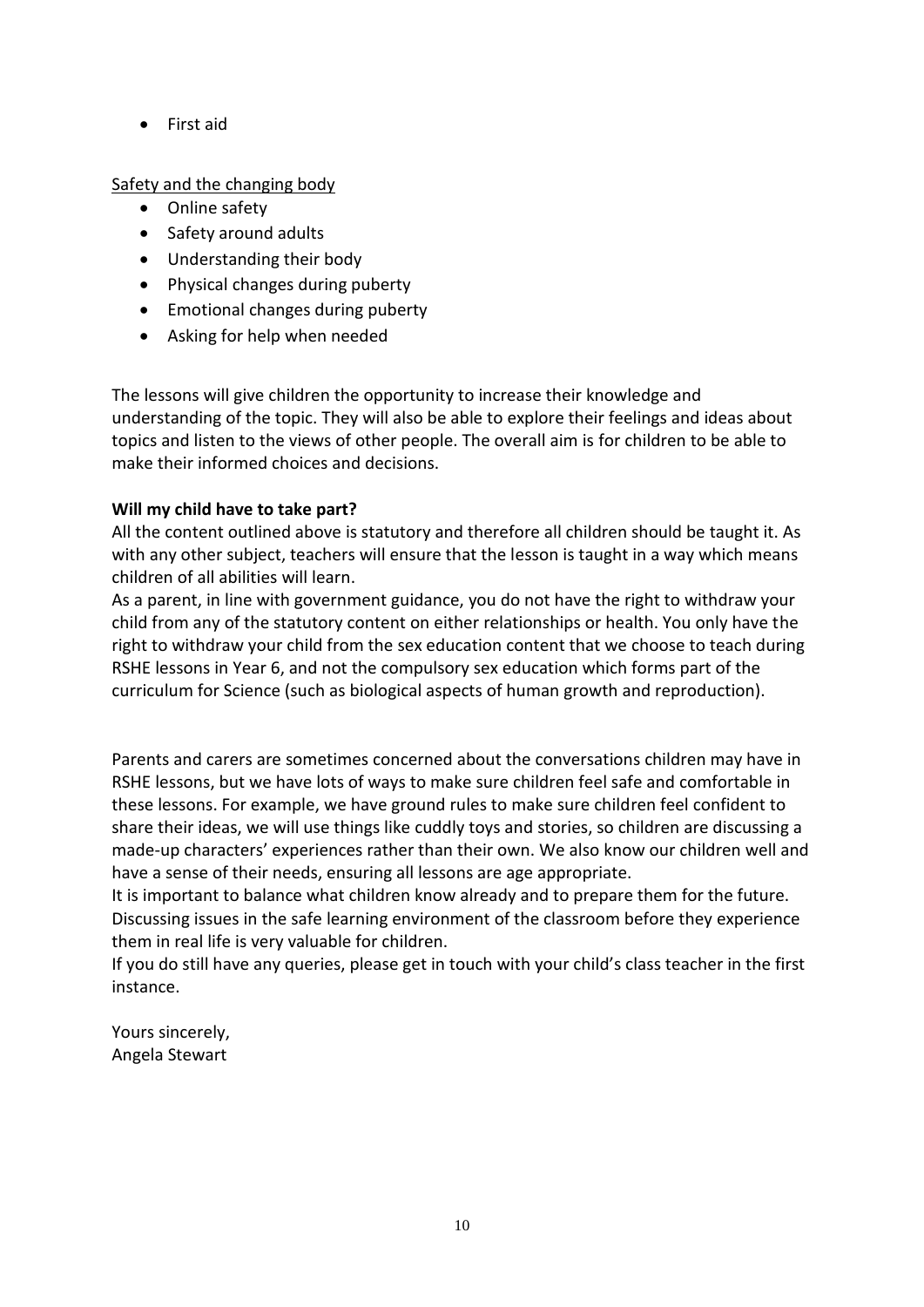# **Appendix 2 The RSE Curriculum within the PSHE Curriculum**

|                                                      | <b>Year 1</b>                                                                                                                                                                                                              | Year 2                                                                                                                                                                                                                                          | Year 3                                                                                                                                                                                                        | Year 4                                                                                                                                                                                               | Year 5                                                                                                                                                                                             | Year 6                                                                                                                                                                                                                        |
|------------------------------------------------------|----------------------------------------------------------------------------------------------------------------------------------------------------------------------------------------------------------------------------|-------------------------------------------------------------------------------------------------------------------------------------------------------------------------------------------------------------------------------------------------|---------------------------------------------------------------------------------------------------------------------------------------------------------------------------------------------------------------|------------------------------------------------------------------------------------------------------------------------------------------------------------------------------------------------------|----------------------------------------------------------------------------------------------------------------------------------------------------------------------------------------------------|-------------------------------------------------------------------------------------------------------------------------------------------------------------------------------------------------------------------------------|
| Famil<br>y and<br>relatio<br>n-<br>ships             | · Introduction<br>to RSE .<br>What is<br>family?<br>• What are<br>friendships?<br>• Family and<br>friends help<br>and support<br>each other<br>• Making<br>friends<br>• Friendship<br>problems<br>• Healthy<br>Friendships | • Introduction<br>to RSE .<br>Families offer<br>stability and<br>love<br>• Families are<br>all different<br>• Managing<br>friendships<br>• Unhappy<br>friendships<br>• Valuing me<br>$\bullet$ Manners $\&$<br>courtesy •<br>Loss and<br>change | • Introduction<br>to RSE .<br>Healthy<br>families<br>• Friendships<br>- conflict<br>• Effective<br>communicatio<br>$\mathbf n$<br>• Learning<br>who to trust<br>• Respecting<br>differences<br>• Stereotyping | • Introduction<br>to RSE<br>$\cdot$ Respect &<br>manners •<br>Healthy<br>friendships •<br>My behaviour<br>• Bullying<br>• Stereotypes<br>• Families in<br>the wider<br>world<br>• Loss and<br>change | • Introduction<br>to RSE .<br>Build a friend<br>• Resolving<br>conflict<br>• Respecting<br>myself<br>• Family life<br>• Bullying                                                                   | • Introduction<br>to RSE<br>• Respect<br>• Developing<br>respectful<br>relationships<br>• Stereotypes<br>• Bullying<br>• Being me<br>• Loss and<br>change                                                                     |
| <b>Safety</b><br>and<br>the<br>chang<br>-ing<br>body | • Getting lost<br>• Making a<br>call to the<br>emergency<br>services<br>• Asking for<br>help<br>• Appropriate<br>contact •<br>Medication<br>· Safety at<br>home<br>• People who<br>help                                    | • The Internet<br>Communicati<br>ng online<br>· Secrets and<br>surprises<br>• Appropriate<br>contact •<br>Road safety<br>• Drug<br>education                                                                                                    | · Basic first<br>aid<br>Communicati<br>ng safely<br>online<br>$\bullet$ Online<br>safety<br>· Fake emails<br>· Drugs,<br>alcohol &<br>tobacco<br>• Keeping<br>safe out and<br>about                           | • Online<br>restrictions<br>• Share aware<br>• Basic first<br>aid<br>• Privacy and<br>secrecy •<br>Consuming<br>information<br>online<br>$\cdot$ The<br>changing<br>adolescent<br>body<br>(puberty)  | • Online<br>friendships<br>• Identifying<br>online<br>dangers<br>• The<br>changing<br>adolescent<br>body<br>(puberty,<br>including<br>menstruation)<br>· First aid<br>• Drug<br>education          | • Drugs<br>alcohol &<br>tobacco<br>• First aid<br>• Critical<br>digital<br>consumers<br>· Social<br>media<br>$\cdot$ The<br>changing<br>adolescent<br>body<br>(puberty,<br>conception,<br>birth)                              |
| <b>Healt</b><br>h and<br>well-<br>being              | • Wonderful<br>me<br>• What am I<br>like?<br>• Ready for<br>bed<br>• Relaxation<br>• Hand<br>washing &<br>personal<br>hygiene<br>· Sun safety<br>· Allergies<br>• People who<br>help us stay<br>healthy                    | $\bullet$<br>Experiencing<br>different<br>emotions<br>• Being active<br>• Relaxation<br>• Steps to<br>success<br>• Growth<br>mindset<br>• Healthy diet<br>• Dental<br>health                                                                    | • My healthy<br>diary<br>· Relaxation<br>• Who am I?<br>$\cdot$ My<br>superpowers<br>• Breaking<br>down barriers<br>• Dental<br>health                                                                        | • Diet and<br>dental health<br>Visualisation<br>• Celebrating<br>mistakes<br>• My role<br>$\bullet$ My<br>happiness<br>• Emotions<br>• Mental<br>health                                              | • Relaxation<br>$\bullet$ The<br>importance of<br>rest<br>• Embracing<br>failure<br>• Going for<br>goals<br>• Taking<br>responsibility<br>for my<br>feelings<br>• Healthy<br>meals<br>· Sun safety | • What can I<br>be?<br>· Mindfulness<br>• Taking<br>responsibility<br>for my health<br>• Resilience<br>toolkit<br>Immunisation<br>• Health<br>concerns<br>• Creating<br>habits<br>• The effects<br>of technology<br>on health |
| <b>Citize</b><br>n-ship                              | <b>Responsibi</b><br>lity<br>• Rules                                                                                                                                                                                       | <b>Responsibi</b><br>lity                                                                                                                                                                                                                       | <b>Responsibi</b><br>lity<br>• Rights of<br>the child                                                                                                                                                         | <b>Responsibi</b><br>lity<br>• What are<br>human rights?                                                                                                                                             | <b>Responsibi</b><br>lity<br>• Breaking the<br>law                                                                                                                                                 | <b>Responsibi</b><br>lity<br>• Human<br>rights                                                                                                                                                                                |